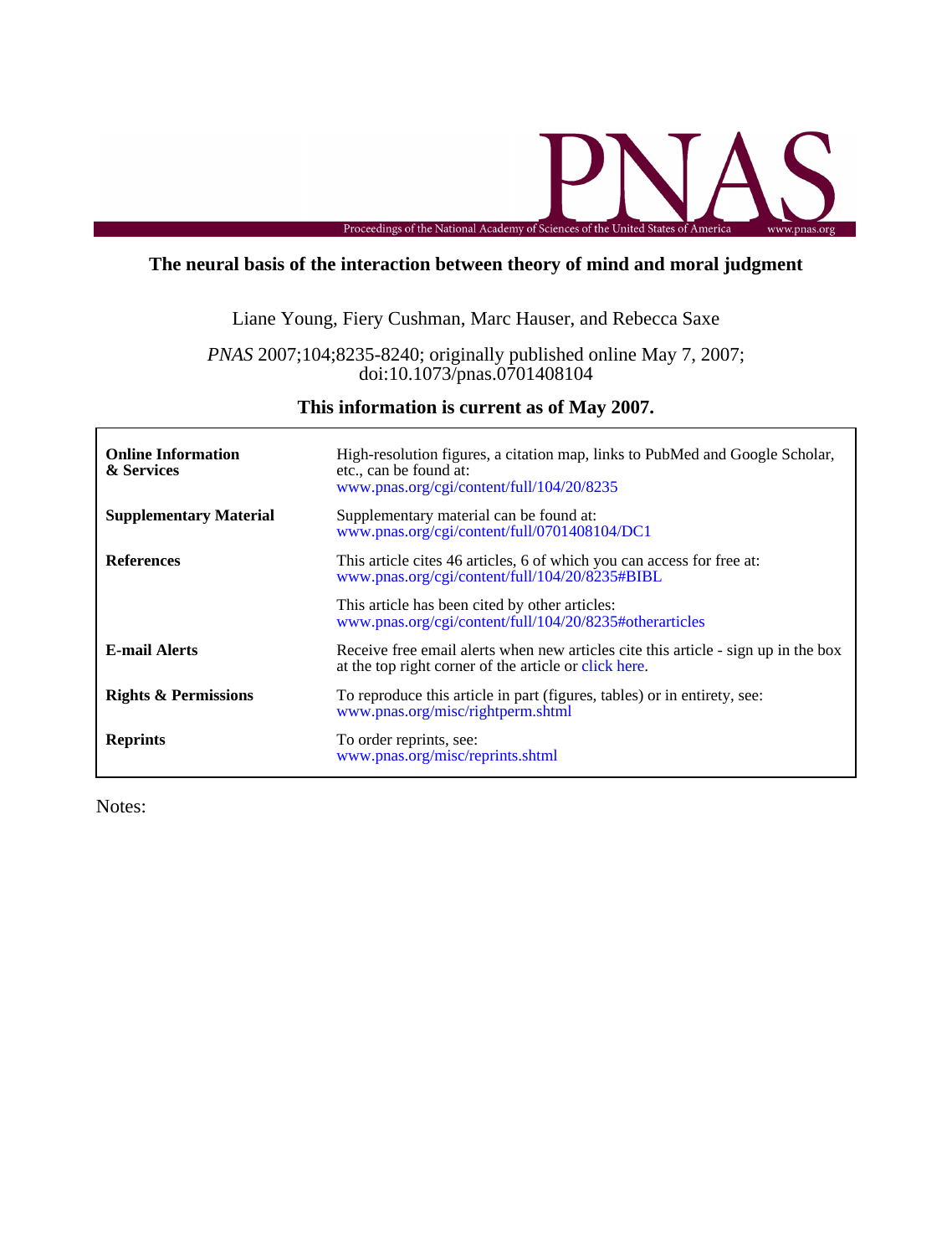# **The neural basis of the interaction between theory of mind and moral judgment**

### **Liane Young\*†, Fiery Cushman\*, Marc Hauser‡, and Rebecca Saxe§**

\*Department of Psychology and ‡Departments of Psychology, Organismic and Evolutionary Biology, and Biological Anthropology, Harvard University, 33 Kirkland Street, Cambridge, MA 02138; and §Department of Brain and Cognitive Sciences, Massachusetts Institute of Technology, 43 Vassar Street, Cambridge, MA 02139

Edited by Dale Purves, Duke University Medical Center, Durham, NC, and approved April 3, 2007 (received for review February 14, 2007)

**Is the basis of criminality an act that causes harm, or an act undertaken with the belief that one will cause harm? The present study takes a cognitive neuroscience approach to investigating how information about an agent's beliefs and an action's consequences contribute to moral judgment. We build on prior developmental evidence showing that these factors contribute differentially to the young child's moral judgments coupled with neurobiological evidence suggesting a role for the right temporoparietal junction (RTPJ) in belief attribution. Participants read vignettes in a 2 2 design: protagonists produced either a negative or neutral outcome based on the belief that they were causing the negative outcome (''negative'' belief) or the neutral outcome (''neutral'' belief). The RTPJ showed significant activation above baseline for all four conditions but was modulated by an interaction between belief and outcome. Specifically, the RTPJ response was highest for cases of attempted harm, where protagonists were condemned for actions that they believed would cause harm to others, even though the harm did not occur. The results not only suggest a general role for belief attribution during moral judgment, but also add detail to our understanding of the interaction between these processes at both the neural and behavioral levels.**

functional MRI | medial prefrontal cortex | morality | right temporoparietal junction  $|$  theory of mind

In the common law tradition, criminal conviction depends on both a harmful consequence *(actus reus)* and the intent to both a harmful consequence (*actus reus*) and the intent to harm (*mens rea*) (1). In violation of this foundational legal principle, however, are crimes of attempt (2, 3). The incompetent criminal, for instance, who believes he has poisoned his victim but has instead administered only a harmless substance, can be convicted in a court of law. This poses a challenge to the philosophy of law: is the basis of criminality an act that causes harm, or an act undertaken with the belief that one will cause harm? We pursue a novel approach to this question based on the burgeoning research into the neurocognitive mechanisms of moral judgment, much of which has emphasized the role of multiple interacting systems (4–8). Specifically, we suggest that the apparent philosophical conflict between *actus reus* and crimes of attempt reflects the operation and integration of distinct mechanisms responsible for the processing of information about consequences and beliefs in the service of moral judgment.

From a developmental perspective, integrating information about mental states and outcomes presents a particular challenge for young children. When moral scenarios present conflicting information about the outcome of an action and the intention of the actor, young children's moral judgments and justifications are determined by the action's outcome rather than the actor's intention (9–13). For example, a person who intends to direct a traveler to the right location but accidentally misdirects him is judged by young children to be ''naughtier'' than a person who intends to misdirect a passerby but accidentally directs him to the right place (9). As children mature, they

become progressively more likely to make the opposite judgment (11, 14–19). Although subsequent research has revealed that young children can use information about intentions to make moral distinctions when consequences are held constant between scenarios (14, 20–23), older children have consistently shown greater sensitivity to information about intentions. What develops then is not just ''theory of mind,'' or the ability to represent the mental states of others, but the ability to integrate this information with information about consequences in the context of moral judgment (12, 13, 24, 25).

Developmental evidence thus suggests that mature moral judgments depend crucially on the cognitive processes responsible for representing and integrating information about beliefs and outcomes. Neuroimaging provides a useful tool for testing this hypothesis. To date, studies of the neural basis of moral judgment have focused primarily on emotional responses to intentional moral violations (6, 26–32). These studies suggest that regions in the medial prefrontal cortex (MPFC) are recruited for processing stimuli that visually depict or verbally describe moral violations. Convergent evidence from neuropsychological studies suggests that damage to these regions causes disturbances in moral behavior and moral reasoning (33–35). However, all of these investigations use vignettes featuring protagonists who act with the belief, stated or implied, that they will cause the outcome that they do cause, thereby confounding the dimensions of outcome and belief.

The neural basis of belief attribution has also been the topic of considerable research, revealing a consistent group of brain regions, including right temporoparietal junction (RTPJ), left temporoparietal junction (LTPJ), precuneus (PC), and MPFC (36–40). The RTPJ appears to be most selective for belief attribution (41–43); its response is high when subjects read stories that describe a character's true or false beliefs but low during stories containing other information about a character, including her appearance, cultural background, or even internal, subjective sensations (e.g., fatigue, hunger) that do not involve beliefs (e.g., representational content) (41). Previous neuroimaging studies of belief attribution, however, have neither included stimuli with a strong moral valence nor explored the interaction between the factors of belief and outcome in a moral context.

Author contributions: L.Y., F.C., M.H., and R.S. designed research; L.Y. and R.S. performed research; L.Y. and R.S. analyzed data; and L.Y., F.C., M.H., and R.S. wrote the paper.

The authors declare no conflict of interest.

This article is a PNAS Direct Submission.

Abbreviations: RTPJ, right temporoparietal junction; PSC, percent signal change; LTPJ, left temporoparietal junction; PC, precuneus; MPFC, medial prefrontal cortex; dMPFC, dorsal MPFC; mMPFC, middle MPFC; vMPFC, ventral MPFC; ROI, region of interest; IPS, intraparietal sulcus; FEF, frontal eye field.

<sup>†</sup>To whom correspondence should be addressed. E-mail: lyoung@fas.harvard.edu.

This article contains supporting information online at [www.pnas.org/cgi/content/full/](http://www.pnas.org/cgi/content/full/0701408104/DC1) [0701408104/DC1.](http://www.pnas.org/cgi/content/full/0701408104/DC1)

<sup>© 2007</sup> by The National Academy of Sciences of the USA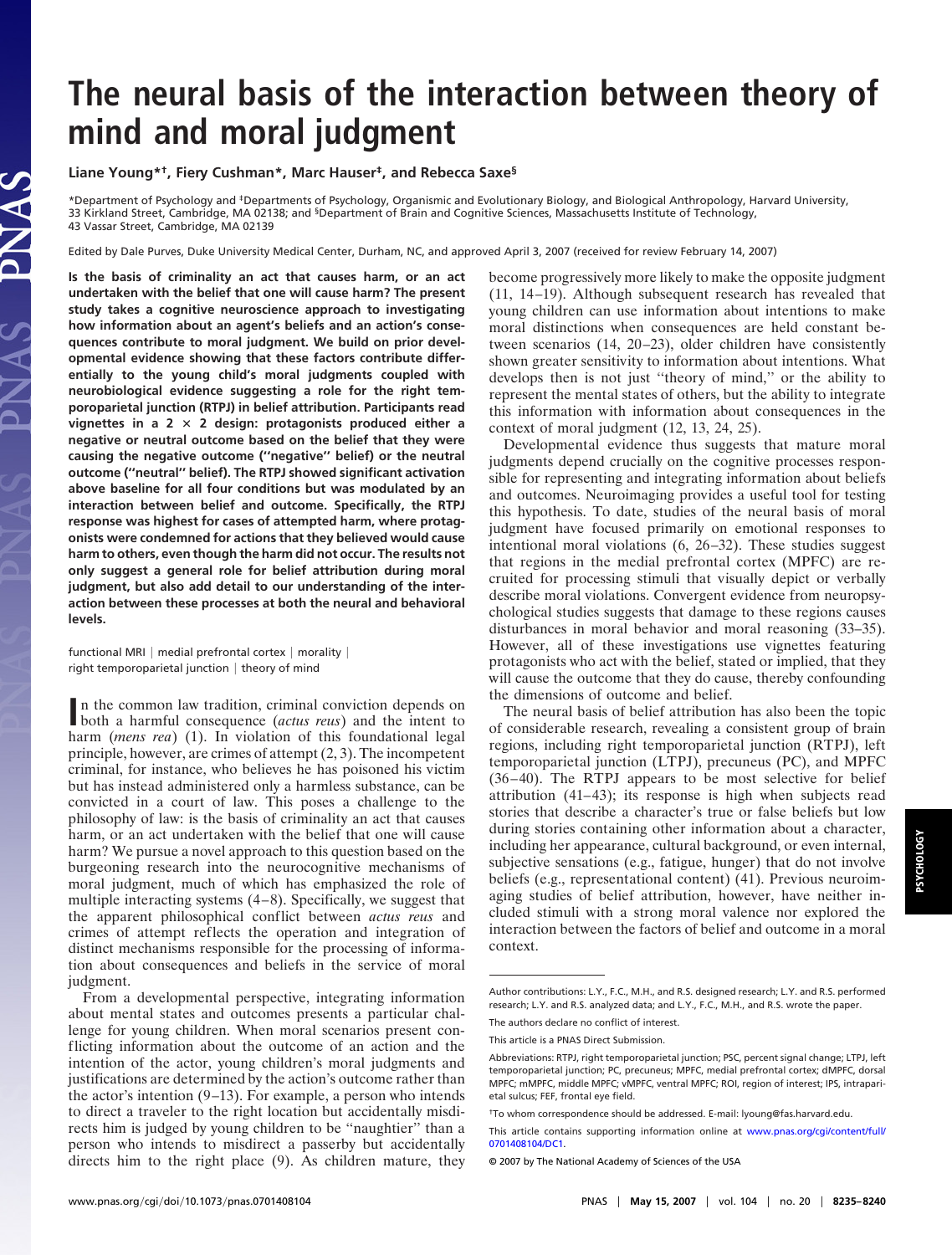



**Fig. 1.** Experimental stimuli and design. (*a*) Schematic representation of sample scenario. Light-colored arrows mark the combinations of ''Foreshadow'' and ''Belief'' for which the belief is false. ''Foreshadow'' information foreshadows whether the action will result in a negative or neutral outcome. ''Belief'' information states whether the protagonist holds a belief that she is in a negative situation and that action (or inaction) will result in a negative outcome (negative belief) or a belief that she is a neutral situation and that action will result in a neutral outcome (neutral belief). Sentences corresponding to each category were presented in 6-s blocks. (*b*) The combination of belief and outcome (as foreshadowed in "Foreshadow") yielded a 2  $\times$  2 design and four conditions.

The current study used neuroimaging and behavioral methods to systematically investigate the interaction between belief attribution and moral judgment. Participants read vignettes in a  $2 \times 2$  design (Fig. 1): protagonists produced either a negative outcome (someone's death) or a neutral outcome (no death) based on the belief that they were causing the negative outcome (''negative'' belief) or the neutral outcome (''neutral'' belief). In other words, a protagonist with a negative belief who produced a negative outcome did so knowingly, whereas a protagonist with a negative belief who produced a neutral outcome did so unknowingly based on a false belief (e.g., putting sugar in someone's coffee believing it to be poison). Participants judged the moral permissibility of the protagonist's action. This design allowed us to test distinct hypotheses about the recruitment of brain regions involved in belief attribution during moral judgment: (*i*) increased recruitment in the case that the protagonist believes he/she will cause harm (negative versus neutral beliefs), (*ii*) increased recruitment in the case that the protagonist's beliefs are incongruent with the outcome (false versus true beliefs), and (*iii*) the predicted interaction between belief and outcome such that recruitment is determined not just by the protagonist's beliefs but also by the consequences of his/her action. The experiment was also replicated in a second group of participants.



**Fig. 2.** Moral judgments given by subjects on a four-point scale (1, forbidden; 4, permissible). Error bars correspond to standard error.

#### **Results and Discussion**

**Exp. 1 Behavioral Results.** Subjects evaluated the moral status of protagonists' actions using four buttons on a scale from 1 for completely forbidden to 4 for completely permissible. A  $2 \times 2$ repeated-measures ANOVA determined the influence of outcome (negative versus neutral) and belief (negative versus neutral) on judgments (Fig. 2). Actions performed by protagonists with negative beliefs were judged less permissible than when performed with neutral beliefs [negative, 1.1; neutral, 3.5;  $F(1,9) = 712.4; P = 7.0 \times 10^{-10};$  partial  $\eta^2 = 0.99$ . Subjects judged actions resulting in negative outcomes as less permissible than actions resulting in neutral outcomes [negative, 2.1; neutral, 2.5;  $F(1,9) = 41.3$ ;  $\bar{P} = 1.2 \times 10^{-4}$ ; partial  $\eta^2 = 0.82$ ].

The main effects were mediated by a significant interaction between belief and outcome  $[F(1,9) = 21.2; P = 0.001;$  partial  $\eta^2 = 0.70$ ]. Specifically, post hoc Bonferroni's *t* tests revealed a significant difference between negative and neutral outcomes when the protagonist acted with a neutral belief [negative, 3.2; neutral, 3.9;  $t(9) = -6.03$ ; adjusted  $P = 3.8 \times 10^{-4}$  but no difference when the protagonist acted with a negative belief [negative, 1.1; neutral, 1.2;  $t(9) = -1.83$ ; adjusted  $P = 0.30$ ] (Fig. 2). When the protagonist believed she would not harm someone but in fact did (''unknowing harm''), her action was less permissible than a neutral action; when the protagonist believed she would harm someone but failed (attempted harm), her action was just as forbidden as if she had succeeded.

Reaction time data showed only an interaction between belief and outcome  $[F(1,9) = 6.30; P = 0.03]$  driven by marginally faster responses to the intentional harm condition (negative belief, negative outcome: 1.6 s) as compared with other conditions [all-neutral: 1.9 s,  $t(9) = 0.3$ ; adjusted  $P = 0.15$ ; attempted harm:  $2.0$  s,  $t(9) = 0.3$ ; adjusted  $P = 0.06$ ; unknowing harm: 2.0 s,  $t(9) =$ 0.4; adjusted  $P = 0.03$ ].

**Exp. 1 Regions of Interest (ROI) Analyses: Belief Attribution.** To define regions implicated in belief attribution, stories that required inferences about a character's beliefs (belief condition) were contrasted with stories that required inferences about a physical representation, e.g., an outdated photograph (photo condition). A whole-brain random-effects analysis of the data replicated results of previous studies using the same task (39, 42), revealing higher BOLD response during belief, as compared with photo stories, in the RTPJ, dorsal MPFC (dMPFC), middle MPFC (mMPFC), ventral MPFC (vMPFC), PC, right temporal pole, and right anterior superior temporal sulcus  $(P < 0.001$ , uncorrected;  $k > 10$ ). ROIs were identified in individual subjects (Table 1) at the same threshold: RTPJ (10/10 subjects), LTPJ (8/10), dMPFC (9/10), mMPFC (8/10), vMPFC (7/10), and PC  $(10/10)$ .

The average percent signal change (PSC) from rest in each ROI was calculated for the third segment of each story (''be-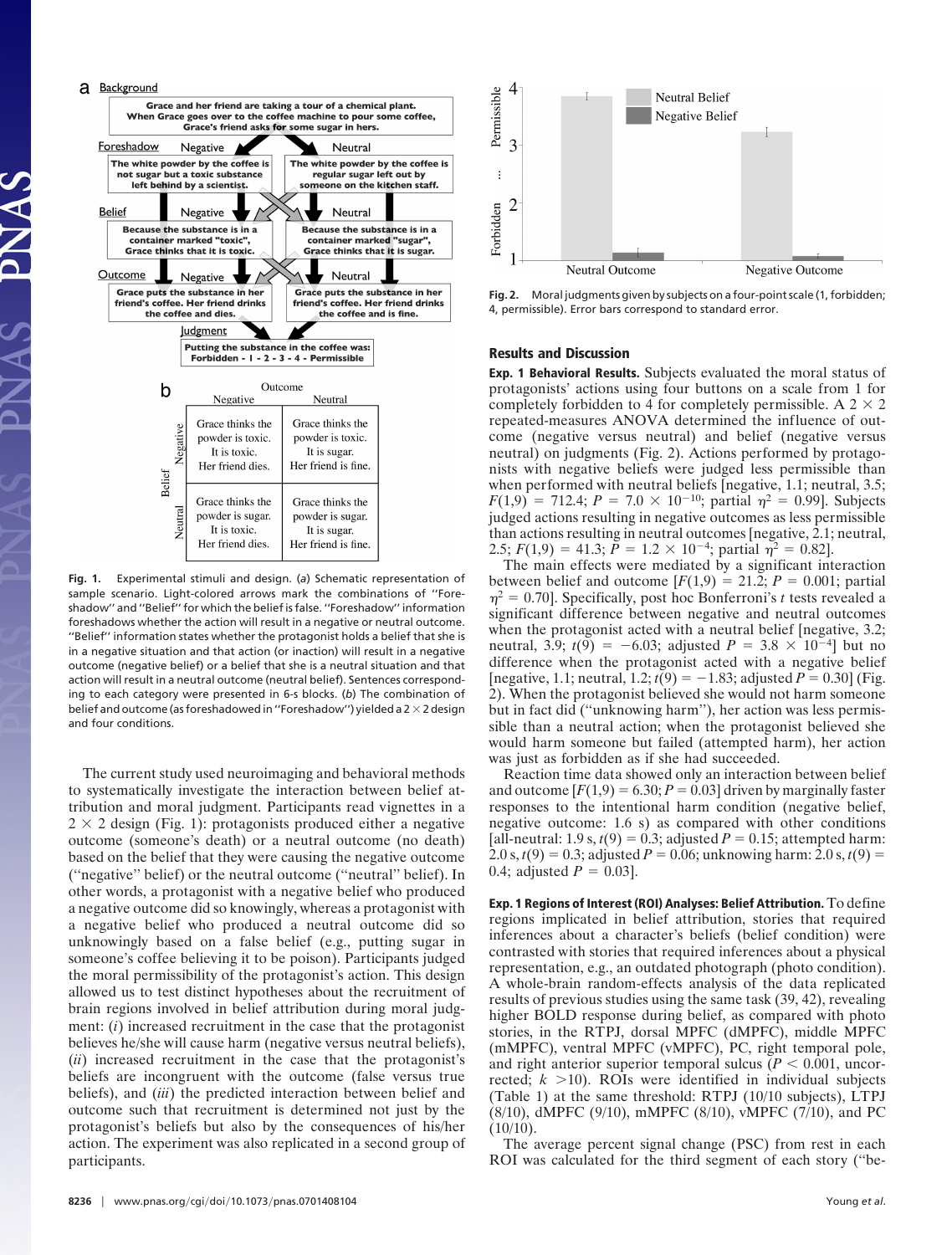|                  | Exp. 1                 |       |       |                         |       | Exp. 2 |                        |       |      |                         |       |    |
|------------------|------------------------|-------|-------|-------------------------|-------|--------|------------------------|-------|------|-------------------------|-------|----|
|                  | <b>Individual ROIs</b> |       |       | Whole-brain<br>contrast |       |        | <b>Individual ROIs</b> |       |      | Whole-brain<br>contrast |       |    |
| <b>ROI</b>       | x                      | у     | z     | x                       | у     | z      | x                      | y     | z    | x                       | y     | z  |
| Belief $>$ photo |                        |       |       |                         |       |        |                        |       |      |                         |       |    |
| <b>RTPJ</b>      | 57                     | $-56$ | 24    | 56                      | $-52$ | 30     | 56                     | $-56$ | 22   | 56                      | $-54$ | 28 |
| PC               | 1                      | $-58$ | 39    | 4                       | $-62$ | 38     | $-1$                   | $-58$ | 39   | 0                       | $-54$ | 32 |
| <b>LTPJ</b>      | $-49$                  | $-66$ | 25    | $-42$                   | $-62$ | 26     | $-50$                  | $-63$ | 26   | $-52$                   | $-58$ | 26 |
| dMPFC            | 1                      | 60    | 27    | 2                       | 52    | 28     | $-2$                   | 58    | 29   | $\overline{2}$          | 60    | 28 |
| <b>mMPFC</b>     | $-2$                   | 61    | 12    | 2                       | 58    | 12     | 1                      | 59    | 15   | $-4$                    | 56    | 8  |
| <b>vMPFC</b>     | 1                      | 57    | $-12$ | 0                       | 46    | $-2$   | 1                      | 55    | $-7$ | 0                       | 54    | -8 |
| Photo $>$ rest   |                        |       |       |                         |       |        |                        |       |      |                         |       |    |
| Left IPS         | $-34$                  | $-59$ | 52    | $-28$                   | $-66$ | 58     | $-29$                  | $-60$ | 51   | $-28$                   | $-58$ | 50 |
| <b>Right IPS</b> | 33                     | $-51$ | 46    | 34                      | $-48$ | 46     | 33                     | $-62$ | 52   | 30                      | $-62$ | 48 |
| Left FEF         | $-28$                  | $-1$  | 64    | $-28$                   | $-2$  | 62     | $-37$                  | -5    | 64   | $-38$                   | -4    | 64 |
| <b>Right FEF</b> | 38                     | 3     | 62    | 38                      | 2     | 64     | 34                     | $-2$  | 61   | 32                      | 2     | 60 |

Average peak voxels for ROIs in Montreal Neurological Institute coordinates for Exps. 1 and 2. The ''Individual ROIs'' columns show the average of peak voxels from individual subjects' ROIs. The ''Whole-brain contrast'' columns show the peak voxel in the same regions in the whole-brain random-effects group analysis.

lief''), the first time at which all of the critical information for moral judgment (belief and outcome) was available. These responses were then analyzed by using a  $2 \times 2$  repeatedmeasures ANOVA (Table 2). The RTPJ showed only a significant interaction between belief and outcome  $[F(1,9) = 8.76; P =$ 0.02] (Fig. 3). Planned comparisons revealed that the PSC was higher for negative belief than neutral belief in the case of neutral outcome [negative, 0.61; neutral, 0.27;  $t(9) = 2.81; P =$ 0.02] but was not significantly different for negative and neutral belief in the case of negative outcome [negative PSC, 0.25; neutral PSC,  $0.28$ ;  $t(9) = 0.42$ ;  $P = 0.68$ ). Post hoc Bonferroni's *t* tests revealed that the PSC for attempted harm was significantly greater than each of the other conditions [unknowing harm:  $t(9) = 3.27$ ; adjusted  $P = 0.02$ ; intentional harm:  $t(9) = 4.09$ ; adjusted  $P = 0.006$ .

Analyses of the PSC averaged over the entire duration of the story revealed the same pattern of results [belief by outcome interaction:  $F(1,9) = 18.53$ ;  $P = 0.002$ ] [\[supporting information](http://www.pnas.org/cgi/content/full/0701408104/DC1) [\(SI\) Fig. 4\]](http://www.pnas.org/cgi/content/full/0701408104/DC1). No effects were observed in other story segments independently: during the ''foreshadow'' segment of the story, the RTPJ did not discriminate between neutral (PSC: 0.37) and negative (PSC: 0.36) foreshadow; the ''outcome'' segment of the story did not reveal significant main effects or interactions.

Similar although subtly different patterns were found for other ROIs. An interaction between outcome and belief was also found in the PC  $[F(1,9) = 12.05; P = 0.007]$ ; however, both of the paired contrasts were independently significant [neutral outcome, negative belief versus neutral belief:  $t(9) = 3.38; P =$ 0.01; negative outcome, negative belief versus neutral belief:

 $t(9) = 2.35$ ;  $P = 0.04$ ]. In other words, the PSC in the PC was higher for false than true beliefs, but this effect was larger for negative than neutral beliefs. A similar pattern was found in the LTPJ [belief by outcome interaction:  $F(1,7) = 19.54; P = 0.003;$ neutral outcome, negative belief versus neutral belief:  $t(7) =$  $4.12; P = 0.004;$  negative outcome, negative belief versus neutral belief:  $t(7) = 2.14$ ;  $P = 0.06$ ]. The dMPFC showed a pattern similar to that of the RTPJ [belief by outcome interaction:  $F(1,8) = 13.88; P = 0.01;$  neutral outcome, negative belief versus neutral belief:  $t(8) = 3.87; P = 0.01;$  negative outcome, negative belief versus neutral belief:  $t(8) = 0.15; P = 0.88$ ], except that the response for attempted harm was not significantly greater than the response for unknowing harm. Nonsignificant trends were found for mMPFC and vMPFC.

**Exp. 1 ROI Analyses: Control.** To test whether the observed effects were specific to brain regions implicated in belief attribution, we identified brain regions associated with general attention and response selection by comparing activity during the photo condition of the localizer experiment to baseline. A whole-brain random-effects analysis of the data replicated results of previous studies of brain regions associated with task performance (44, 45): higher PSC during photo stories, compared with rest, in the right and left intraparietal sulcus (IPS) and right and left frontal eye fields (FEF)  $(P < 0.001$ , uncorrected;  $k > 10$ ). Each ROI was identified in every subject (Table 1) and analyzed by using the same  $2 \times 2$  ANOVA as above. All of these regions showed a robust response in all conditions but no significant main effects or interactions. A  $2 \times 2 \times 2$  repeated-measures ANOVA for

| <b>ROI</b>   |            | Mean PSC (belief, outcome) |           | Interaction of belief $\times$ outcome |        |       |         |               |
|--------------|------------|----------------------------|-----------|----------------------------------------|--------|-------|---------|---------------|
|              | Neut, Neut | Neut, Neg                  | Neg, Neut | Neg, Neg                               | df     |       | P value | Partial $n^2$ |
| <b>RTPJ</b>  | 0.27       | 0.28                       | 0.61      | 0.25                                   | (1, 9) | 8.76  | 0.02    | 0.49          |
| PC.          | 0.13       | 0.31                       | 0.4       | 0.08                                   | (1,9)  | 12.05 | 0.01    | 0.57          |
| <b>LTPJ</b>  | 0.31       | 0.56                       | 0.59      | 0.36                                   | (1,7)  | 19.54 | 0.003   | 0.74          |
| dMPFC        | $-0.02$    | 0.21                       | 0.45      | 0.19                                   | (1,8)  | 13.88 | 0.01    | 0.63          |
| mMPFC        | $-0.45$    | $-0.25$                    | $-0.08$   | $-0.26$                                | (1,7)  | 1.85  | 0.22    | 0.21          |
| <b>vMPFC</b> | $-0.08$    | $-0.05$                    | 0.003     | $-0.005$                               | (1,6)  | 0.03  | 0.87    | 0.005         |

**Table 2. Belief attribution ROIs**

Mean PSC in six ROIs during the belief segment of the moral scenarios. Four of these regions showed a significant interaction between negative (Neg) and neutral (Neut) belief and outcome information.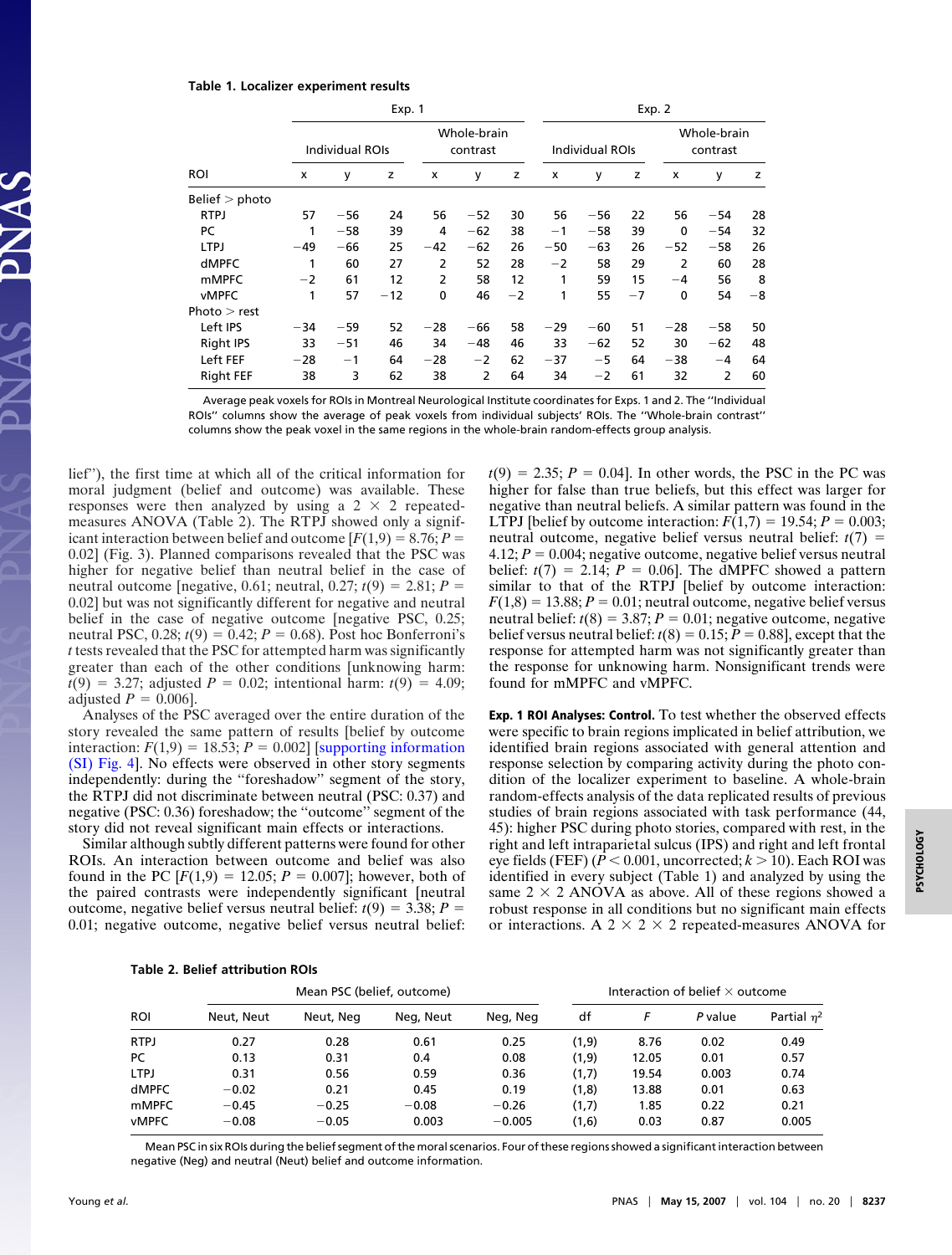

**Fig. 3.** PSC from rest in the RTPJ. (*Left*) Brain regions where the BOLD signal was higher for (nonmoral) stories about beliefs than (nonmoral) stories about physical representations (n = 10, random-effects analysis, P < 0.001 uncorrected). These data were used to define ROIs. (*Right*) The PSC in the RTPJ during the story segment when the protagonist's belief was stated (''Belief''). Error bars correspond to standard error.

every pair of regions that included one theory of mind region (e.g., RTPJ, PC, LTPJ, and dMPFC) and one task performance region (e.g., left IPS, right IPS, left FEF, and right FEF) revealed significant three-way interactions ( $P < 0.05$ ) in every pair except the RTPJ and the left IPS, where the interaction approached significance  $[F(1,9) = 4.28; P = 0.07]$ .

**Exp. 1 Whole-Brain Analysis.** Random-effects analyses of the whole brain were conducted for the main experiment  $(P < 0.001$ , uncorrected) [\(SI Table 3\)](http://www.pnas.org/cgi/content/full/0701408104/DC1). A whole-brain analysis of the overall effect of belief (negative belief  $>$  neutral belief) revealed activation in the right anterior superior temporal sulcus and the dMPFC. A whole-brain analysis of the overall effect of outcome (negative outcome  $>$  neutral outcome) revealed no significant clusters. Whole-brain analyses of brain regions differentially activated for neutral  $>$  negative belief were conducted separately for (*i*) negative outcome and (*ii*) neutral outcome. The first contrast (unknowing harm  $>$  intentional harm) revealed activation in the right inferior parietal cortex, PC, right and left middle frontal gyrus, and right and left anterior cingulate sulcus. The second contrast yielded no significant clusters.

**Exp. 2.** The pattern of results observed in Exp. 1 was replicated in 17 new subjects. By using methods identical to Exp. 1, ROIs were identified in individual subjects (Table 1): RTPJ (15/17 subjects), LTPJ (16/17), dMPFC (14/17), mMPFC (12/17), vMPFC  $(10/17)$ , and PC  $(17/17)$ . In the RTPJ, a significant interaction between belief and outcome was observed during the same time interval  $[F(1,14) = 10.14; P = 0.007]$  [\(SI Fig. 5\)](http://www.pnas.org/cgi/content/full/0701408104/DC1), and the PSC for attempted harm was significantly higher than for any other condition ( $P < 0.05$ ). As in Exp. 1, similar patterns were found for other ROIs [\(SI Table 4\)](http://www.pnas.org/cgi/content/full/0701408104/DC1). Combining the RTPJ data from both experiments in a  $2 \times 2 \times 2$  ANOVA including gender as a factor, we found no significant main effect or interaction for gender. As in each experiment independently, the belief by outcome interaction in the whole sample  $(n = 25)$  was significant  $[F(1,9) = 18.14; P = 3.0 \times 10^{-4}].$ 

### **General Discussion**

At the broadest level, the results of the current study suggest that moral judgments depend on the cognitive processes mediated by the RTPJ, previously associated with belief attribution, and, to a lesser extent, the PC, LTPJ, and MPFC, which compose a network of brain regions implicated in theory of mind. Specifically, the results reveal significantly above-baseline activation of the RTPJ for all four conditions (intentional harm, attempted harm, unknowing harm, and all-neutral), highlighting the role of belief attribution during moral judgment. Importantly, however, brain regions involved in belief attribution were not recruited indiscriminately

**8238** | www.pnas.org/cgi/doi/10.1073/pnas.0701408104 Young *et al.* 

across conditions. In particular, we found a selective increase in the response for the case of attempted harm, in which the protagonist believed that he would harm someone but in fact did not. The differential neural response between experimental conditions suggests an unequal contribution of belief attribution to moral judgment depending not only on what the protagonist believes, as might be expected, but also on the consequences of the protagonist's behavior. This result offers a new perspective on the integration of information about beliefs and consequences in moral judgment, the focus of our discussion.

The behavioral data suggest that, across conditions, moral judgment is determined primarily by belief information, consistent with the robust RTPJ response for all four conditions. An interesting asymmetry emerged, however, for cases in which belief and outcome information were in conflict, as in situations of attempted harm and unknowing harm. We found that subjects' moral judgments were determined solely by belief in the case of attempted harm but not unknowing harm. That is, attempted harm (e.g., putting sugar in a friend's coffee believing it to be poison) was judged fully forbidden, just as though the protagonist had successfully produced the negative outcome of the friend's death. By contrast, moral judgment of unknowing harm appeared to depend on both the outcome of the action and on the belief state of the actor. Unknowing harm (e.g., putting poison in a friend's coffee believing it to be sugar) was not judged fully permissible, as compared with the all-neutral condition, in which the protagonist held a neutral belief and produced a neutral outcome.

This interpretation of the behavioral data is consistent with the activation profile of the RTPJ, as suggested by the ROI analyses. Although we observed a robust BOLD response in the RTPJ for all four conditions, we observed an interaction between the consequences of the protagonist's action and the contents of the protagonist's belief: the attempted harm condition elicited the highest response. The RTPJ response was not determined simply by false (versus true) beliefs or by negative (versus neutral) beliefs. Instead, the RTPJ response was selectively enhanced when subjects used information about a protagonist's beliefs to condemn the protagonist despite his failing to cause harm. The same basic activation pattern, although weaker and less selective, was observed in other brain regions implicated in theory of mind. Importantly, if the activation in these regions reflected only the process of determining and representing the protagonist's belief, no interaction would be expected. These results also suggest an asymmetry in the cognitive processes that give rise to the moral condemnation of successful and unsuccessful attempts to harm. The condemnation of successful crimes relies less on belief attribution, presumably because moral condemnation can rest on causal responsibility for an actual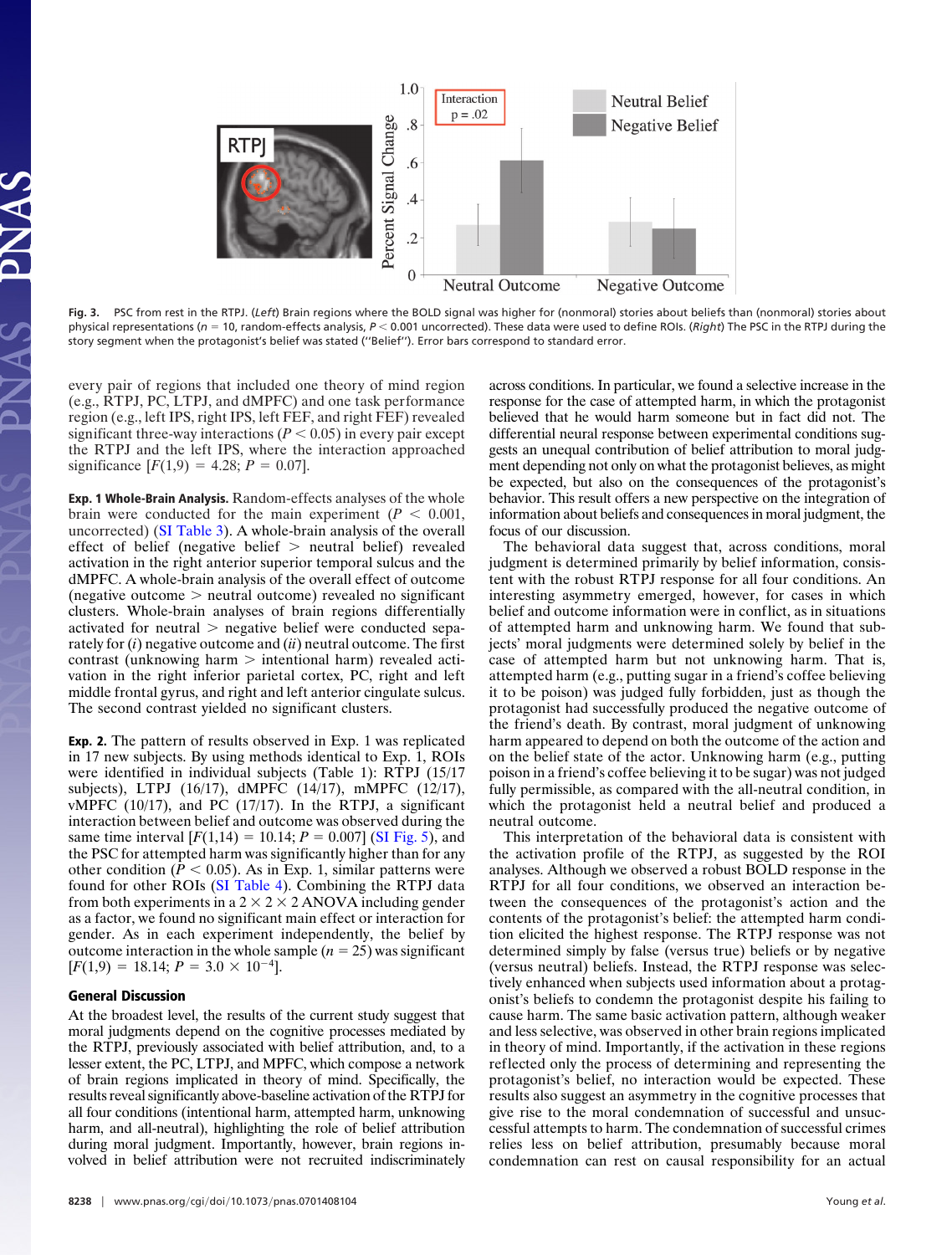harm. By contrast, the condemnation of failed attempts relies heavily on belief attribution.

The pattern of brain activation linked to belief attribution cannot be attributed to an increase in general attention or effort for the condition of attempted harm. First, reaction time data revealed an interaction driven by faster responses to the intentional harm condition, as compared with any other condition; there was no difference between any of the other conditions. These results make intuitive sense: moral judgments are relatively rapid when harm is done and all possible pieces of information are consistent, as in the case of intentional harm. By contrast, the response of the RTPJ was highest for attempted harm. The RTPJ response therefore could not be explained by increased, or decreased, time-on-task. Second, brain regions implicated in attention and response selection (e.g., IPS and FEF) did not discriminate between the moral judgment story conditions (although these regions were recruited robustly for all conditions).

The current results also reveal an asymmetry between moral judgments of incompetent criminals (whose false beliefs prevent intended harm from occurring) and unlucky innocents (whose false beliefs lead them to cause unintended harms). Judgments of incompetent criminals were harsh, made on the basis of beliefs alone, and associated with enhanced recruitment of circuitry involved in belief attribution. By contrast, unlucky innocents were not entirely exculpated for causing harm on the basis of their false beliefs. Instead of showing an increased response in brain regions associated with belief attribution, whole-brain analyses revealed recruitment of brain regions associated with cognitive conflict: right inferior parietal cortex, PC, bilateral middle frontal gyrus, and bilateral anterior cingulate sulcus. All of these regions have been implicated in cognitive conflict associated with moral dilemmas (6), specifically where subjects endorse emotionally salient harmful acts to prevent greater harm. Here subjects had to override judgments against harm in favor of utilitarian considerations (e.g., the greatest good for the greatest number). Analogously, in the context of unknowing harm, subjects may partially override judgments against harm to exculpate agents on the basis of their false beliefs. Moral judgment may therefore represent the product of two distinct and at times competing processes, one responsible for representing harmful outcomes and another for representing beliefs and intentions (F.C., unpublished data).

The interpretation we offer here is compatible with the significant developmental literature showing that young children's moral judgments are determined primarily by information about the outcomes of actions rather than the intentions of the actor (13, 16, 19). This pattern, in conjunction with evidence showing that young children lack a mature theory of mind (47, 48), indicates a dissociation between two processes important for mature moral judgment. With the development of theory of mind, young children are progressively able to integrate belief information in moral judgment (12). We suggest that a latedeveloping process for representing mental states together with an early-developing process responsible for representing harmful consequences contribute to moral judgment in mature adults, and, in some cases, these processes may interact competitively. Research into developmental disorders such as autism, characterized by deficits in theory of mind, should provide further insight into the relationship between theory of mind and moral judgment (49, 50).

In summary, the results of the present study demonstrate systematically different patterns of reliance on mental state attribution for the cases considered, patterns that cannot be accounted for by the presence or absence of false or negative beliefs. Future investigations will be necessary to explore the neural basis of intuitive moral and legal judgments in a range of related cases that depend on both belief attribution and harm detection (51). Other impossible attempts (e.g., voodoo) as well as other crimes that occur mainly in the mind (e.g., conspiracy) should prove to be particularly interesting, as will crimes where the true beliefs and intentions of the actor are not given but must be inferred. Investigating the neural processes that support belief attribution across these different contexts will prove informative for cognitive models of theory of mind and moral reasoning.

### **Methods**

**Exp. 1.** Ten naive right-handed subjects (Harvard College undergraduates, aged 18–22 years, six women) participated in the functional MRI study for payment. All subjects were native English speakers, had normal or corrected-to-normal vision, and gave written informed consent in accordance with the requirements of Internal Review Boards at Massachusetts General Hospital and the Massachusetts Institute of Technology. Subjects were scanned at 3 T (at the Massachusetts General Hospital scanning facility in Charlestown, MA) by using 26 4-mm-thick near-axial slices covering the whole brain. Standard echoplanar imaging procedures were used (TR  $= 2$  s, TE  $= 40$  ms, flip angle  $= 90^{\circ}$ ).

Stimuli consisted of four variations of 12 scenarios for a total of 48 stories with an average of 86 words per story (see *[SI Text](http://www.pnas.org/cgi/content/full/0701408104/DC1)* for full text of scenarios). A  $2 \times 2$  design was used for each scenario: protagonists (*i*) produced either a negative outcome or a neutral outcome based on (*ii*) the belief that they were causing a negative outcome or a neutral outcome. Stories were presented in four cumulative segments, each presented for 6 s, for a total presentation time of 24 s per story: (*i*) background, information to set the scene (identical across all conditions); (*ii*) foreshadow, information foreshadowing the outcome (negative or neutral); (*iii*) belief, information stating the protagonist's belief about the situation (negative or neutral); (*iv*) outcome, information about the protagonist's action and resulting outcome.

For example, as in the scenario in Fig. 1, the identification of the white powder by the coffee as poison rather than sugar foreshadows a person's death by poison. In every story used in this experiment, when something is wrong at this stage (e.g., poison in place of sugar, drowning swimmer), the protagonist's action or inaction results in someone's death. Each possible belief was true for one outcome and false for the other outcome. Presentation time was rapid (marginally longer than the mean reading time required by subjects in a self-paced pilot version) to motivate subjects to read the stimuli as they were presented. Stories were then removed from the screen and replaced with a question about the moral nature of the action on a scale of 1 (forbidden) to 4 (permissible) using a button press. The question remained on the screen for 4 s.

Subjects saw two variations of each scenario, for a total of 24 stories. Stories were presented in a pseudorandom order, the order of conditions counterbalanced across runs and across subjects, thereby ensuring that no condition was immediately repeated. When a scenario was repeated, it contained a different protagonist (i.e., first name), belief, and outcome from the first presentation. Six stories were presented in each 4-min, 24-s run; the total experiment, involving four runs, lasted 18 min. Fixation blocks of 14 s were interleaved between each story. The text of the stories was presented in a white 24-point font on a black background. Stories were projected onto a screen via Matlab 5.0 running on an Apple G4 laptop.

In the same scan session, subjects participated in four runs of a localizer experiment, contrasting stories that required inferences about a character's beliefs with stories that required inferences about a physical representation, i.e., a photo that has become outdated. Stimuli and story presentation were exactly as described for Saxe and Kanwisher's experiment 2 (39).